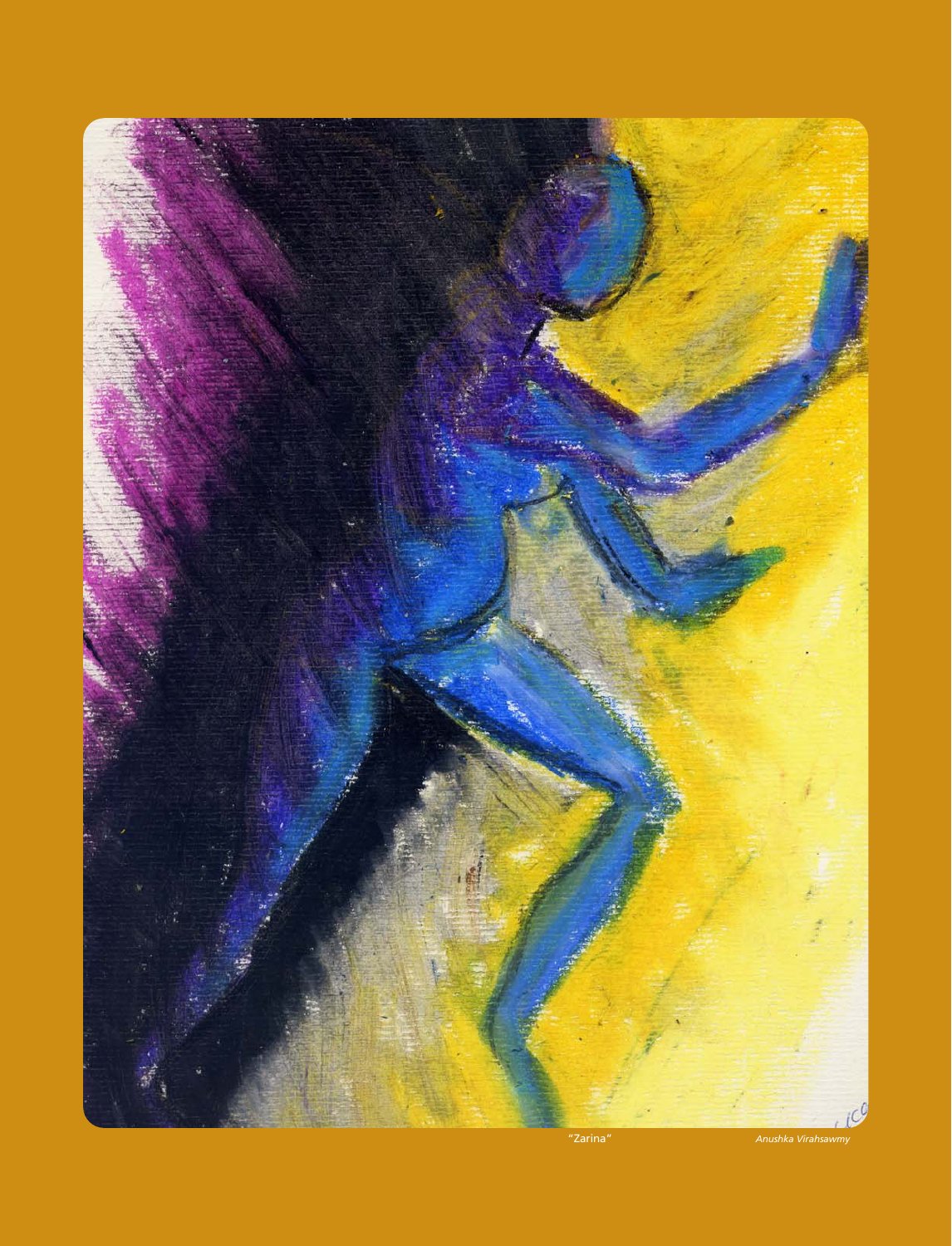

# *CHAPTER 5 Gender Based Violence*

# *Articles 20-25*



# **KEY POINTS**

Participants during the March of the 16 days Campaign in Curepipe. *Photo: Mary Jane Piang-Nee*

- **•** Citizens gave their government a score of 64% for government's efforts to address GBV.
- **•** The GBV Indicators research conducted in Mauritius suggests that at least one in four women have experienced GBV at some time in their life. Men have collaborated these findings, sometimes even more strongly than women report experiencing.
- **•** Mauritius has passed a number of laws that address GBV, including in the workplace.
- **•** The 2009 Combating of Trafficking in Persons Act prohibits all forms of trafficking for adults and children and prescribes penalties of up to 15 years' imprisonment for convicted offenders.

| Table 5.1: CSC scores on gender based violence |             |            |  |
|------------------------------------------------|-------------|------------|--|
|                                                | <b>SGDI</b> | <b>CSC</b> |  |
| <b>Scores</b>                                  | N/A         | 64%        |  |
| <b>Ranks</b>                                   | N/A         |            |  |

There is no SADC Gender and Development Index SGDI score for GBV. Table 5.1 shows citizens' perceptions measured through the CSC. At 64% Mauritius ranks fourth in the region. The GBV indicators research suggests a high level of understanding on the subject; revealing

that three quarters of women in Mauritius knew about the Domestic Violence Act.

#### **Legal**

Mauritius has passed a number of laws that address gender based violence including in the workplace.

- Protection from Domestic Violence Act
- Sex Discrimination Act
- Combating of trafficking in Persons Act of 2009
- Labour Act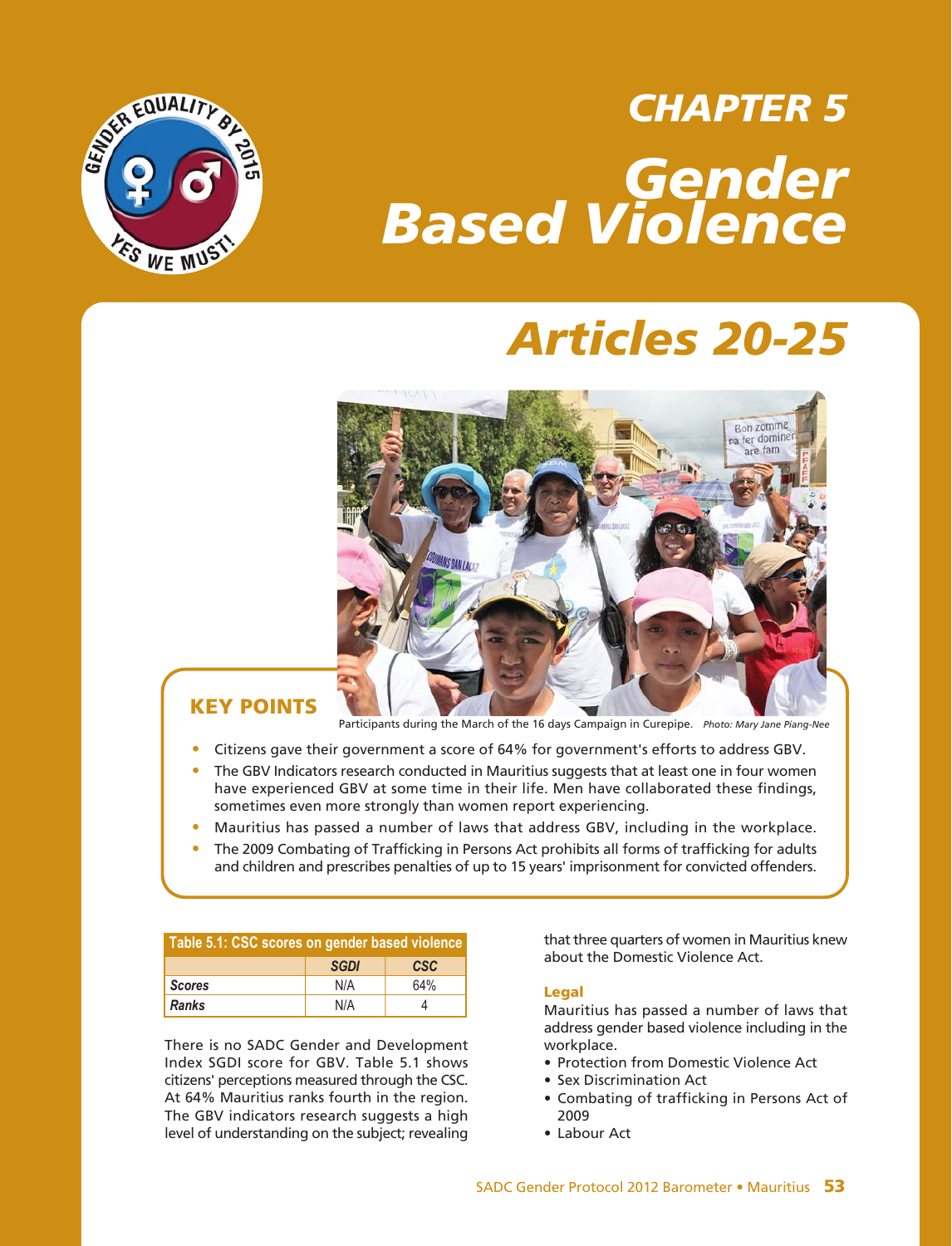# **Extent of gender-based violence**



*The Protocol aim to reduce current levels of gender based violence by half by 2015.*

| Table 5.2: No of reported cases registered at the Family Support Bureau 2011 |                  |                |                   |  |
|------------------------------------------------------------------------------|------------------|----------------|-------------------|--|
|                                                                              | <b>Year 2011</b> |                |                   |  |
| Nature of problem                                                            | <b>Male</b>      | <b>Female</b>  | <b>Both sexes</b> |  |
| <b>DOMESTIC VIOLENCE</b>                                                     |                  |                |                   |  |
| Damage to property                                                           | 6                | 21             | 27                |  |
| Emotional abuse (by spouse)                                                  |                  | 23             | 24                |  |
| Harassment by spouse                                                         | 16               | 109            | 125               |  |
| Illtreatment by spouse                                                       | 6                | 44             | 50                |  |
| Illtreatment by others                                                       | 5                | 17             | 22                |  |
| Physical assault by spouse/partner                                           | 58               | 609            | 667               |  |
| Physical assault by others living under the same roof                        | 13               | 97             | 110               |  |
| Psychological abuse                                                          | 8                | 23             | 31                |  |
| Rape (marital)                                                               | 0                | 0              | 0                 |  |
| Sexual abuse by spouse                                                       | $\Omega$         | $\overline{2}$ | $\overline{2}$    |  |
| Sexual harassment by spouse                                                  | 0                | 3              | 3                 |  |
| Sodomy (marital)                                                             | $\Omega$         | 3              | 3                 |  |
| Threatening assault by spouse                                                | 18               | 222            | 240               |  |
| Threatening assault by others                                                | 8                | 51             | 59                |  |
| Verbal assault by spouse (illtreatment, harassment, abuse, humiliation)      | 46               | 292            | 338               |  |
| Verbal assault by others living under the same roof                          | 5                | 39             | 44                |  |
| Other                                                                        | 4                | 3              | 7                 |  |
| Total no of types of domestic violence                                       | 194              | 1 558          | 1752              |  |

Table 5.2 refers to rape and not other forms of GBV.

Table 5.3 shows the number of domestic violence cases only. In 2011 1,752 cases were reported. Women reported 1558 (88%) of the cases compared to 12% men.

This buttresses what is widely known that women are affected by gender based violence disproportionately (even though this looks at domestic violence only).

The Family Support Bureau reported that between 2003 and 2011 seven women lost their lives while under an Interim Protection order.

There is a wide range of factors leading to domestic violence in Mauritius, such as economic pressures, alcohol abuse, extra marriage relationship and unwanted pregnancy.

## **GBV indicators research**

The gender based violence indicators research project embarked on by Gender Links in collaboration with the Mauritius Research Council aims to obtain comprehensive data on extent, response, support and prevention of gender based violence.

One of the key targets of the SADC Gender Protocol is to reduce by half current levels of gender based violence by 2015. Therefore it is important to benchmark in order to measure progress. Tools used include prevalence and attitudes household survey, analysis of administrative data gathered from the criminal justice system (police courts), health services and government-run shelters; qualitative research of men's experiences of intimate partner violence as well as first-hand accounts of women's and men's experiences, or *"I" Stories*; media monitoring and political context.

## **Key findings**

Two separate questionnaires were used in the survey to determine lifetime experiences of GBV by women aged 18 and above and perpetration of GBV by men of similar age was collected. Preliminary findings of the research to be officially released in October 2012 shows that: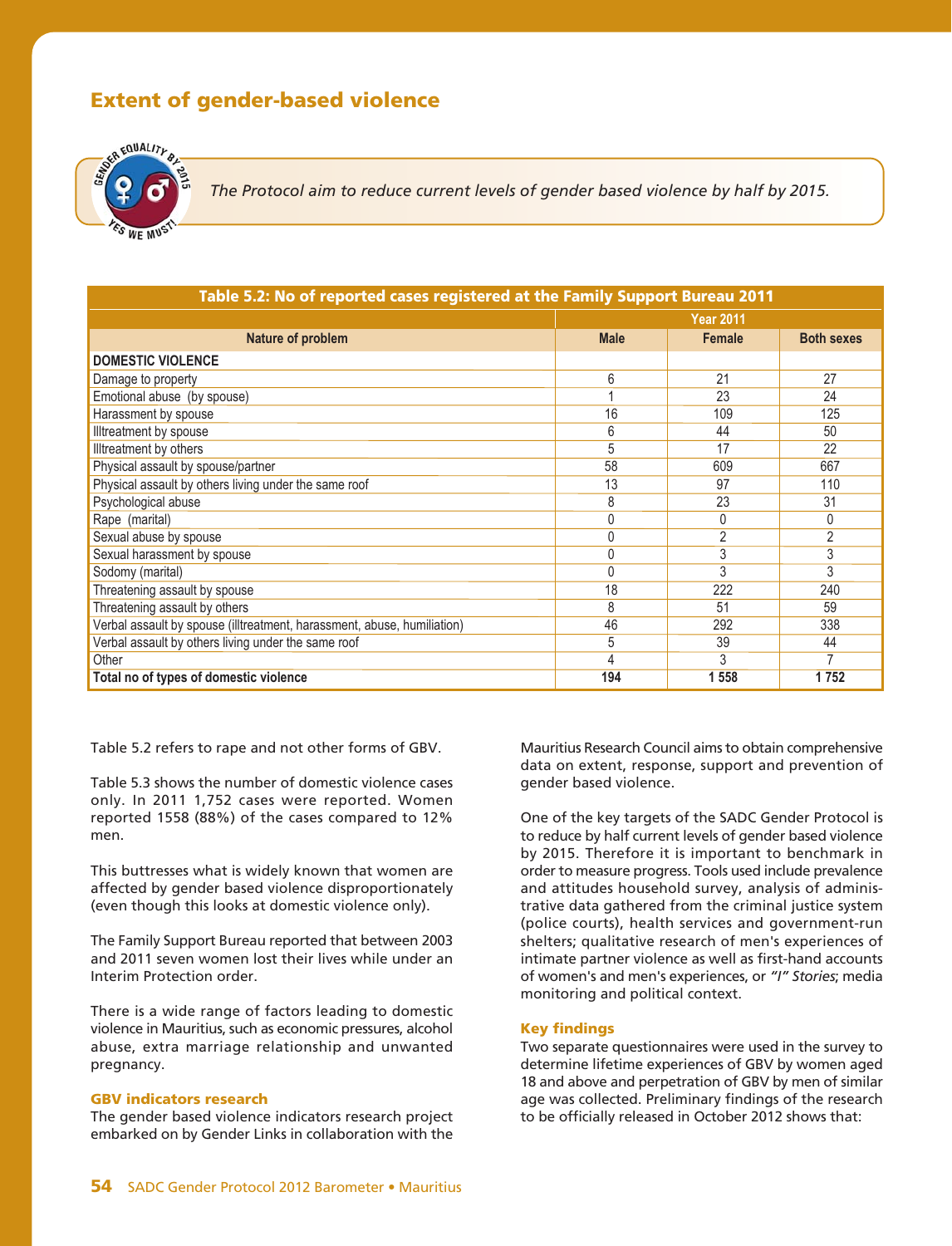



- Figure 3.1 shows that 24 %, that is approximately one in four women, interviewed in the study reported experience of some form of GBV at least once in their lifetime while 23% of men reported ever perpetrating GBV in their lifetime
- However, men are more likely to admit to committing rape at 3.5% that women are to reporting experiencing rape, 0.7%.
- Emotional violence was the most commonly reported form of IPV. One in every six women (16%) experienced emotional IPV in their lifetime while 4% of women experienced emotional IPV in the 12 months before the survey.
- Educational attainment of women (the less educated the more likely to experience intimate partner violence); employment status in the last 12 months; experiences of abuse as a child for perpetrators; and alcohol abuse are key drivers of intimate partner violence.



# **Response and support**



- *The SADC Protocol provides that by 2015 state parties shall:*
- *Enact and enforce legislation prohibiting all forms of gender-based violence;*
- *Ensure that laws on gender based violence provide for the comprehensive testing, treatment and care of survivors of sexual assault;*
- *Review and reform their criminal laws and procedures applicable to cases of sexual offences and gender based violence;*
- *Enact and adopt specific legislative provisions to prevent human trafficking and provide holistic services to the victims, with the aim of re-integrating them into society;*
- *Enact legislative provisions, and adopt and implement policies, strategies and programmes which define and prohibit sexual harassment in all spheres,*
- *Provide deterrent sanctions for perpetrators of sexual harassment.*

**Figure 5.1: Any experience of GBV by women or perpetration of GBV by men**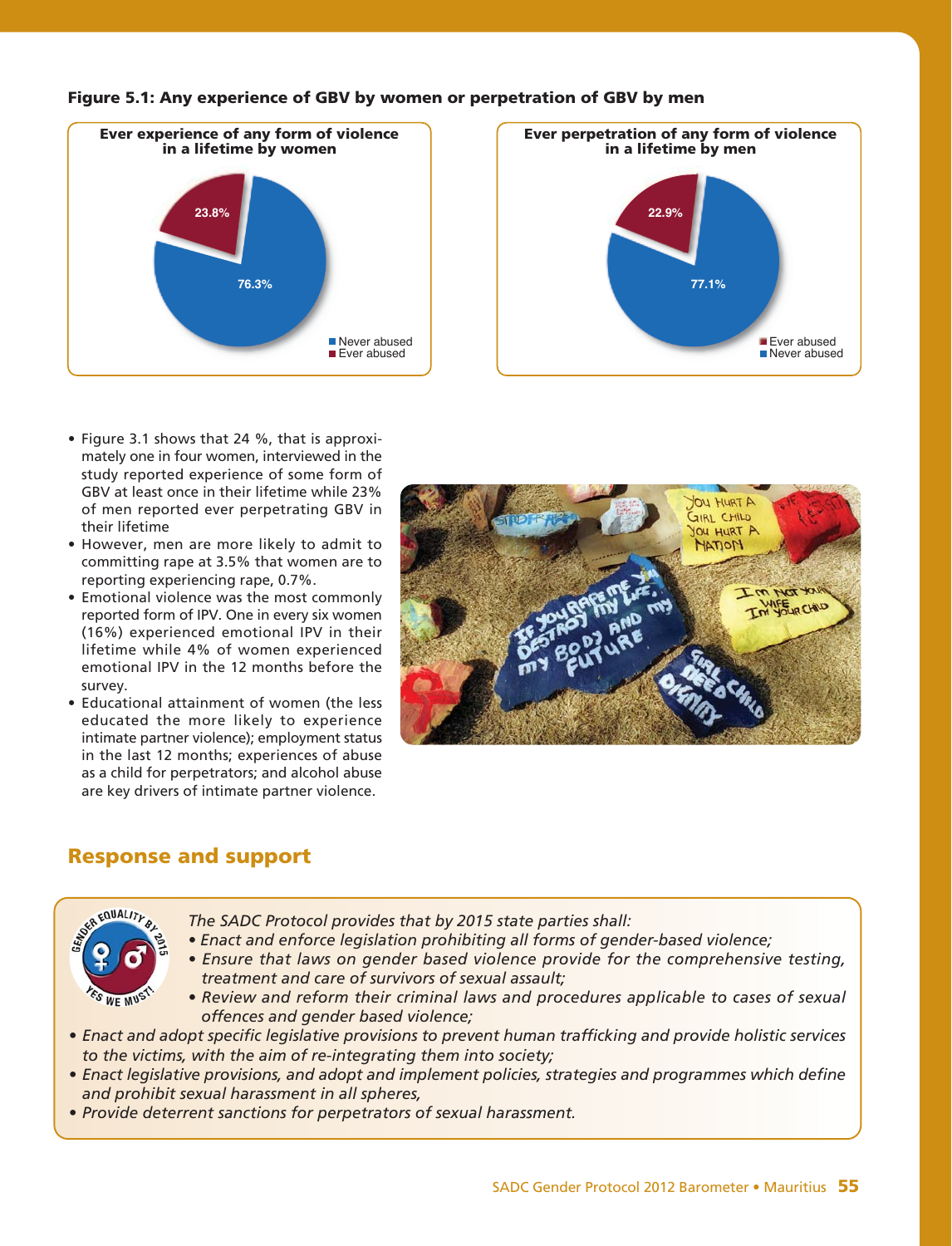| Table 5.3: GBV response and support                                                             |                                                                                                                                                                                                                                                                                                                                                                                                                                                                      |                                                                                                                                                                                                  |
|-------------------------------------------------------------------------------------------------|----------------------------------------------------------------------------------------------------------------------------------------------------------------------------------------------------------------------------------------------------------------------------------------------------------------------------------------------------------------------------------------------------------------------------------------------------------------------|--------------------------------------------------------------------------------------------------------------------------------------------------------------------------------------------------|
| <b>Provisions</b>                                                                               | What is in place                                                                                                                                                                                                                                                                                                                                                                                                                                                     | What needs to be put in place                                                                                                                                                                    |
| Legislation prohibiting all forms<br>of GBV.                                                    | The Protection from Domestic Violence Act (DVA) of 1997* was amended in 2004 and<br>the last amendment was made in 2007. A National Action Plan to Combat Domestic                                                                                                                                                                                                                                                                                                   | More shelters for survivors.                                                                                                                                                                     |
|                                                                                                 | Violence with five strategic objectives: improving legislation on DV and strengthening<br>the justice system and other agencies; providing appropriate, accessible, timely,<br>coordinated multi-agency responses and support to all victims and children; sensitising<br>and changing attitudes to prevent domestic violence from happening in the first place;                                                                                                     | In-depth research on measurement of GBV. The<br>findings will help government and civil society to<br>design and implement concrete action.                                                      |
|                                                                                                 | promoting responsible advocacy, sensitisation and provision of forum by media specialists<br>to encourage the community to discuss domestic violence; undertaking research and                                                                                                                                                                                                                                                                                       | Harmonised data collection on GBV.                                                                                                                                                               |
|                                                                                                 | studies on domestic violence.<br>All Municipal and District Councils have a Gender Action Plan.                                                                                                                                                                                                                                                                                                                                                                      | Gender action plans of localities to be implemented.                                                                                                                                             |
|                                                                                                 | *Legislation prohibiting all forms of GBV is not covered under the Protection from<br><b>Domestic Violence (Amendment) Act</b>                                                                                                                                                                                                                                                                                                                                       |                                                                                                                                                                                                  |
| Ensuring that all perpetrators of<br>GBV are brought to book.                                   | Harsher penalties for failing to comply with orders are provided for in the PDV (Amendment)<br>Act 2007. On a first conviction a fine not exceeding Rs 25,000 and a term of imprisonment<br>not exceeding two years is applicable, and on a second subsequent conviction a fine<br>not exceeding Rs 50,000 and a term of imprisonment not exceeding two years is                                                                                                     | Awareness and sensitisation campaigns focusing on<br>men and boys.                                                                                                                               |
| • Comprehensive testing, treat-<br>ment and care of survivors of<br>sexual offences - emergency | applicable.<br>This happens as soon as the case is reported to the police.                                                                                                                                                                                                                                                                                                                                                                                           | Awareness campaign on the relationship of HIV and<br>AIDS and GBV.                                                                                                                               |
| contraception.<br>Access to Post-Exposure                                                       | PEP is available to survivors of GBV.                                                                                                                                                                                                                                                                                                                                                                                                                                | Awareness campaigns on PEP.                                                                                                                                                                      |
| Prophylaxis (PEP) for survivors<br>of GBV.                                                      |                                                                                                                                                                                                                                                                                                                                                                                                                                                                      |                                                                                                                                                                                                  |
| Prevention of sexually trans-<br>mitted infections.                                             | The Caravan of Health goes all over Mauritius to encourage the population to test, and<br>they are then offered treatment.                                                                                                                                                                                                                                                                                                                                           | Media campaign on the schedules of the Caravan of<br>Health.                                                                                                                                     |
| Social and psychological rehabili-<br>tation of perpetrators of gender<br>based violence.       | In line with Government Programme 2005-2010, further amendments were brought to<br>the PDVA in 2007 which include provisions for counselling instead of sentencing. The<br>court would take into consideration factors such the nature of the offence and the<br>character, antecedents, mental and psychological condition, age, health and home<br>surroundings of the perpetrator. Failure to attend counselling leads to imposition of the<br>original sentence. |                                                                                                                                                                                                  |
|                                                                                                 | The Lotus Centre at the Prison and two NGOs, Kinouete and Elan, conduct training and<br>awareness campaigns for the social rehabilitation of former prisoners, including perpetrators<br>of GBV. They participate in empowerment and capacity-building workshops to start their<br>own business or get a job.                                                                                                                                                        |                                                                                                                                                                                                  |
| • Review of criminal laws and<br>procedures on sexual offences<br>and GBV to eliminate gender   | Laws have been reviewed to include harsher penalties.<br>Parliament passed the Combatting of Trafficking in Persons Act on 21 April 2009. It                                                                                                                                                                                                                                                                                                                         | Greater awareness of the laws.                                                                                                                                                                   |
| bias and ensure that justice and<br>fairness are accorded to the<br>survivor.                   | prescribes punishment of up to 15 years imprisonment for convicted offenders, penalties<br>which are sufficiently stringent and commensurate with those prescribed for other grave<br>crimes.                                                                                                                                                                                                                                                                        |                                                                                                                                                                                                  |
| <b>Human trafficking</b>                                                                        |                                                                                                                                                                                                                                                                                                                                                                                                                                                                      |                                                                                                                                                                                                  |
| human trafficking.                                                                              | Specific legislation to prevent The Child Protection Act of 2005 prohibits all forms of child trafficking and prescribes<br>punishment of 15 years. In November 2008 parliament passed the Judicial Provisions<br>Act which provided for increased penalties for various offenses; the act prescribes<br>punishment of child trafficking offenses of up to 30 years imprisonment.                                                                                    | Awareness of the Act.<br>Baseline study on human trafficking. Rehabilitation<br>of girls, boys and women who have been trafficked<br>to do sex work, or to work as domestic workers<br>overseas. |
| Mechanisms to eradicate natio-<br>nal, regional and international<br>networks.                  | Article 13 of the Act reads "(1) Any person who believes that a person is a victim of<br>trafficking shall forthwith report the matter to the police (2) the identity of the person who<br>makes a report under subsection (1) shall not be disclosed, unless a Judge in Chambers<br>otherwise orders this".                                                                                                                                                         | Government, the police and civil society must work<br>together to put in place mechanisms to eradicate<br>trafficking.                                                                           |
| • Harmonised data collection on<br>trafficking.                                                 | The Minister of Gender Equality, Child Development and Family Welfare collects data<br>and make them official through Press Conferences or in Parliament.                                                                                                                                                                                                                                                                                                            | Harmonised collection of data. Baseline study on<br>trafficking.                                                                                                                                 |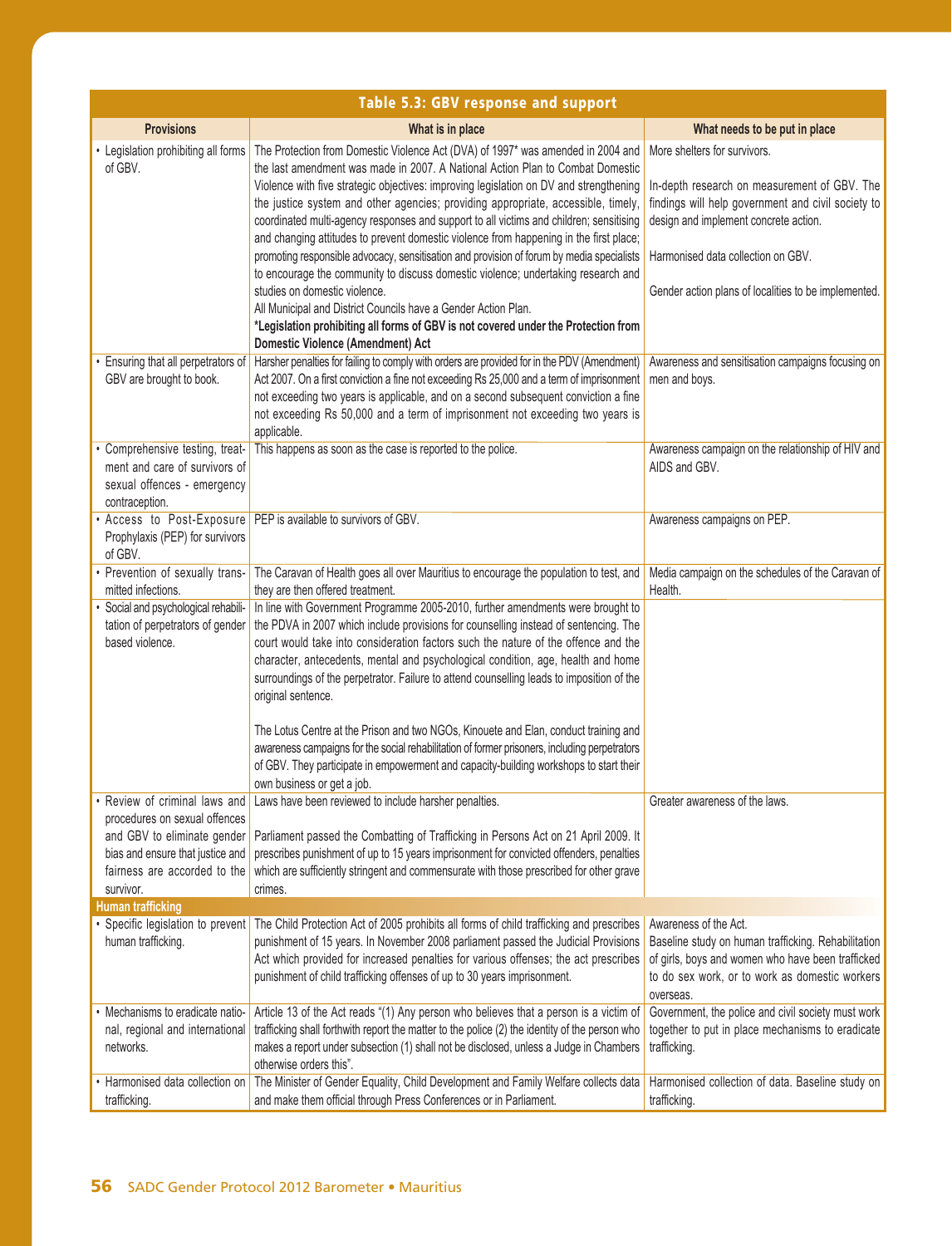| <b>Provisions</b>                                                                                      | What is in place                                                                                                                                                                                                                                                                                                                                                                                                                                                                                                                                             | What needs to be put in place                                                                                                                                     |
|--------------------------------------------------------------------------------------------------------|--------------------------------------------------------------------------------------------------------------------------------------------------------------------------------------------------------------------------------------------------------------------------------------------------------------------------------------------------------------------------------------------------------------------------------------------------------------------------------------------------------------------------------------------------------------|-------------------------------------------------------------------------------------------------------------------------------------------------------------------|
| Capacity building, awareness<br>raising and sensitisation cam-<br>paigns on trafficking.               | The government demonstrated increased anti-trafficking law enforcement efforts throughout<br>2008. Combatting trafficking in Persons Bill was drafted after consultation by the Attorney<br>General with relevant ministries and government agencies, including the Prime Minister's<br>Office, Ministry of Gender Equality and the Mauritius Police Force.                                                                                                                                                                                                  | Aggressive campaigns on trafficking and sensitisation<br>about the law.                                                                                           |
|                                                                                                        | The government made notable efforts to prevent the sex trafficking of children and reduce<br>the demand for commercial sex acts. In 2008 the Ministry of Tourism, Leisure and<br>External Communications published and distributed to hotels and tour operators 3,000<br>pamphlets regarding the responsibility of the tourism sector to combat child sex trafficking.                                                                                                                                                                                       |                                                                                                                                                                   |
|                                                                                                        | Law enforcement and child welfare officials conducted surveillance at bus stops, night<br>clubs, gaming houses and other places frequented by children to identify and interact<br>with students who are at a high risk of sex trafficking. The Police Family Protection Unit<br>and the Minor's Brigade, in conjunction with the Child Development Unit of the MGECDFW<br>conducted a widespread child abuse awareness campaign at schools and community<br>centres that included a session on the dangers and consequences of engaging in<br>prostitution. |                                                                                                                                                                   |
| <b>Sexual harassment</b>                                                                               |                                                                                                                                                                                                                                                                                                                                                                                                                                                                                                                                                              |                                                                                                                                                                   |
| Adopt laws, policies, program-<br>mes that define and prohibit<br>sexual harassment.                   | The Sex Discrimination Act contains provisions that define and prohibit any form of<br>sexual harassment. The government has an anti-harassment policy. The Sex Discrimination<br>Unit of the National Human Rights Commission compiled guidelines to ensure the<br>prevention of sexual harassment of men/women in the workplace/institutions.                                                                                                                                                                                                              | All localities of Mauritius to implement their gender<br>policies. Awareness on the different forms of sexual<br>harassment.                                      |
| Gender balance in bodies adjudi-<br>cating sexual harassment cases.                                    | The Sex Discrimination Division is headed by a woman who deals with cases of sexual<br>harassment in her office and sensitisation campaigns all over Mauritius.                                                                                                                                                                                                                                                                                                                                                                                              | Policies on sexual harassment in all workplaces and<br>schools.                                                                                                   |
| <b>Support services</b>                                                                                |                                                                                                                                                                                                                                                                                                                                                                                                                                                                                                                                                              |                                                                                                                                                                   |
| Cases on GBV to be heard in a                                                                          | The NAP on domestic violence makes provision for the improvement of legislation and                                                                                                                                                                                                                                                                                                                                                                                                                                                                          | All members of the judiciary to receive training on the                                                                                                           |
| gender-sensitive environment.                                                                          | the strengthening of the justice system.                                                                                                                                                                                                                                                                                                                                                                                                                                                                                                                     | various forms of GBV.                                                                                                                                             |
| Special counselling services.                                                                          | The 2004 amendments from the PDVA were amended to extend protection to other<br>members of the family living under the same roof with provision for counselling.                                                                                                                                                                                                                                                                                                                                                                                             | More counsellors at the MGECDFW.                                                                                                                                  |
| Dedicated and sensitive services<br>provided by police units; health;                                  | The six regional offices known as the Family Support Bureau provide psychological<br>counselling and legal advice services to adult and children victims of GBV.                                                                                                                                                                                                                                                                                                                                                                                             | To set up more Zero Tolerance Clubs.                                                                                                                              |
| social welfare.                                                                                        | In view of changing patriarchal attitudes and stereotypes regarding the roles and<br>responsibilities of women and men in the family and society, the MWRCDFW has been<br>implementing (since 2003), the Men as Partners Project, which is a gender-sensitive<br>project aimed at promoting responsibility and participation of men in the family.                                                                                                                                                                                                           | The MGECDFW to work in a sustained manner with<br>NGOs.                                                                                                           |
|                                                                                                        | Community based organisations have set up Zero Tolerance clubs. Members of these                                                                                                                                                                                                                                                                                                                                                                                                                                                                             |                                                                                                                                                                   |
|                                                                                                        | clubs act as watchdogs to ensure that their communities are violence free. Five Zero<br>Tolerance clubs are operating in Mauritius. A project on anger management has been<br>initiated as well.                                                                                                                                                                                                                                                                                                                                                             |                                                                                                                                                                   |
| Accessible information on<br>services available to survivors of<br>GBV.                                | The MGECDFW launched an anti-violence campaign. Sensitisation is also being conducted<br>in collaboration with NGOs, CBOs and religious bodies.                                                                                                                                                                                                                                                                                                                                                                                                              | Making sure the hotline works on a 24-hour basis<br>with proper online counselling services and advising<br>survivors on where to go for help.                    |
|                                                                                                        | A hotline is available for cases of domestic violence. Hotline 119 provides family counselling<br>services. The Police Family Protection Units also provide hotlines countrywide.                                                                                                                                                                                                                                                                                                                                                                            | More campaigns in the media, post offices, at bus<br>stops, on buses and in all public places about GBV<br>and hotlines. All materials to be developed in Creole. |
| Accessible, affordable and<br>specialised legal services inclu-<br>ding legal aid to survivors of GBV. | The MGECDFW provides free legal services as, and when, required at court. Legal Aid<br>for Women, a group of private lawyers, give legal advice for free to survivors of GBV.                                                                                                                                                                                                                                                                                                                                                                                | Greater awareness about the legal and financial<br>services available to survivors.                                                                               |
| Specialised facilities, including<br>support mechanisms, for<br>survivors of GBV.                      | The MGECDFW and the police have signed a protocol of assistance to survivors. The<br>survivor is taken to hospital instead of recording a full statement with only the gist of the<br>offence. Only women police officers are allowed to take statements from female survivors.<br>Survivors receive psychological assistance and appropriate prophylactic treatment for<br>HIV and AIDS.                                                                                                                                                                    | A one-stop shop needs to be established so that<br>members of the public know what is in place.                                                                   |
| Rehabilitation and reintegration<br>facilities for survivors of GBV.                                   | The ministry provides temporary protection to survivors over a period of 15 days while<br>other NGOs offer shelter facilities.                                                                                                                                                                                                                                                                                                                                                                                                                               | Campaigns must be conducted by the MWRCDFW<br>so that survivors know about these support services.                                                                |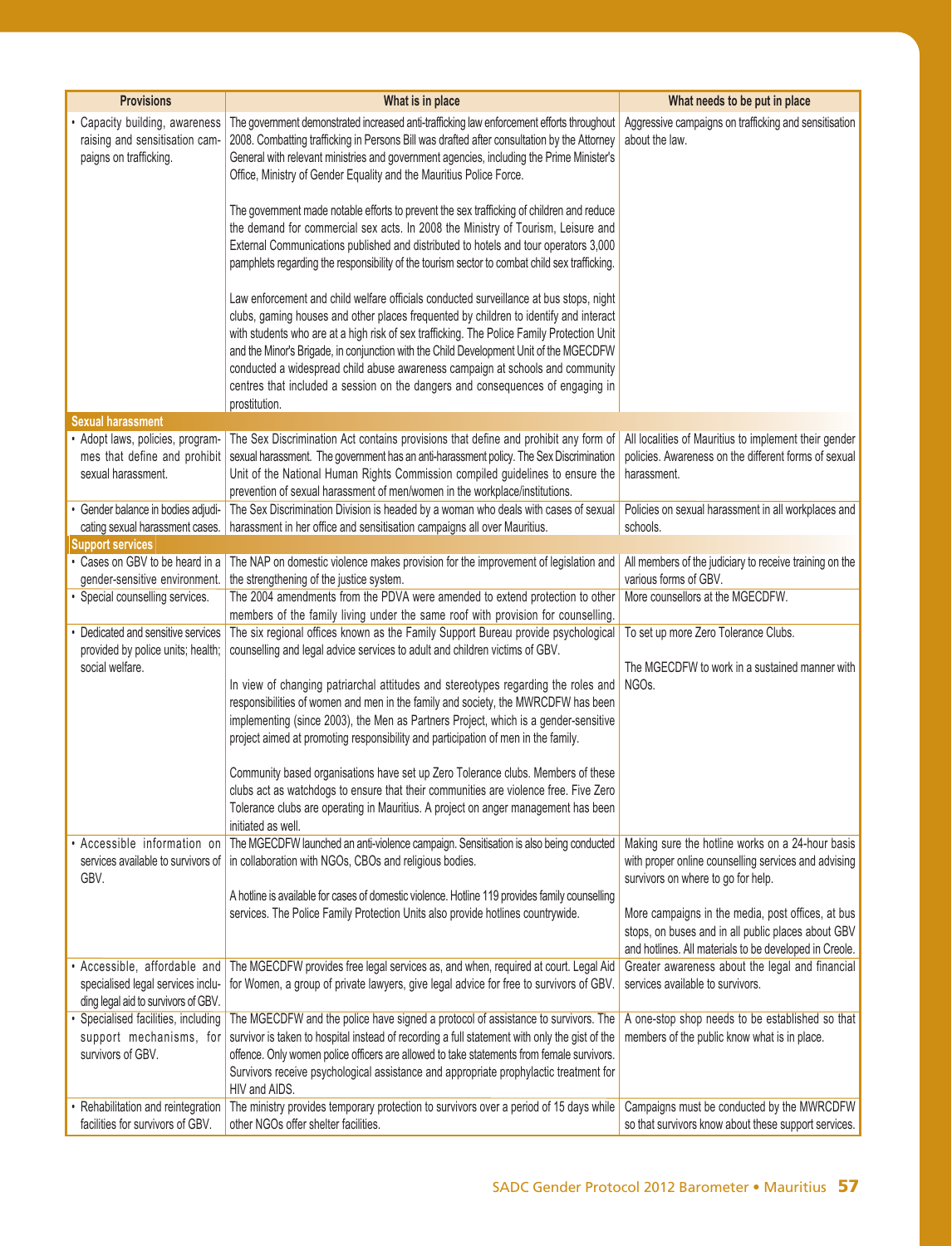| <b>Provisions</b>                                                                                                                                                                                        | What is in place                                                                                                                                                                                                                                                                                                                                                                                                                                                                    | What needs to be put in place              |
|----------------------------------------------------------------------------------------------------------------------------------------------------------------------------------------------------------|-------------------------------------------------------------------------------------------------------------------------------------------------------------------------------------------------------------------------------------------------------------------------------------------------------------------------------------------------------------------------------------------------------------------------------------------------------------------------------------|--------------------------------------------|
| <b>Training of service providers</b>                                                                                                                                                                     |                                                                                                                                                                                                                                                                                                                                                                                                                                                                                     |                                            |
| • Gender sensitisation training for<br>all service providers engaged in<br>the administration of justice, such<br>as judicial officers, prosecutors,<br>police, prison, welfare and health<br>officials. | The MGECDFW have conducted training programmes with officers of the Judiciary and   A monitoring and evaluation system is needed to<br>members of the Council of Religions amongst others. The ministry also conducts assess the programmes' effectiveness.<br>programmes for local governments and other Ministries. The ministry has set up a Family<br>Counselling Support Services Unit at the Central Prison. The Police Family Protection<br>Unit gives training countrywide. |                                            |
| GBV.                                                                                                                                                                                                     | • Community sensitisation   A National Domestic Violence Committee has been set up by the MGECDFW to promote<br>programmes for survivors of and adopt a coordinated approach, and ensure the protection of survivors in collaboration<br>with all parties concerned.                                                                                                                                                                                                                | The NAP to be known by the general public. |
| • Formal training programmes for<br>service providers.                                                                                                                                                   | The ministry gives formal training to service providers. The ministry provides outreach<br>activities and service delivery to women, children and families as separate social groups<br>and categories. It has dedicated units and programmes for each of these categories.<br>There are also other ministries, NGOs, district councils and municipalities providing<br>outreach activities and services delivery in various sectors.                                               | Impact assessment of these trainings.      |

*Source: Trafficking in Persons Report (2009); papers from the MGECDFW on Measures to Combat Domestic Violence; The National Gender Policy Framework, 2008.*

# **Human trafficking**



- *The SADC Gender Protocol says that States Parties shall, by 2015:*
- *Enact and adopt specific legislative provisions to prevent human trafficking and*
- *Provide holistic services to survivors with the aim of re-integrating them into society;*
- *Put in place mechanisms by which all relevant law enforcement authorities and institutions*

 *may eradicate national, regional and international human trafficking networks; • Put in place harmonised data collection mechanisms to improve data collection and*

*reporting on the types and modes of trafficking to ensure effective programming and monitoring; • Establish bilateral and multilateral agreements to run joint actions against human trafficking among origin, transit and destination countries; and*

*• Ensure capacity building, awareness raising and sensitisation campaigns on human trafficking are put in place for law enforcement officials.*



Girls participating in a march during Sixteen days campaign 2011. *Photo: Mary Jane Piang-Nee*

The 2009 Combating of Trafficking in Persons Act prohibits all forms of trafficking for adults and children and prescribes penalties of up to 15 years' imprisonment for convicted offenders.

The Child Protection Act of 2005 prohibits all forms of child trafficking and prescribes punishment of up to 15 years' imprisonment for convicted offenders; the Judicial Provisions Act of 2008 increased the maximum prescribed punishment for child trafficking offenses to 30 years' imprisonment. These penalties are commensurate with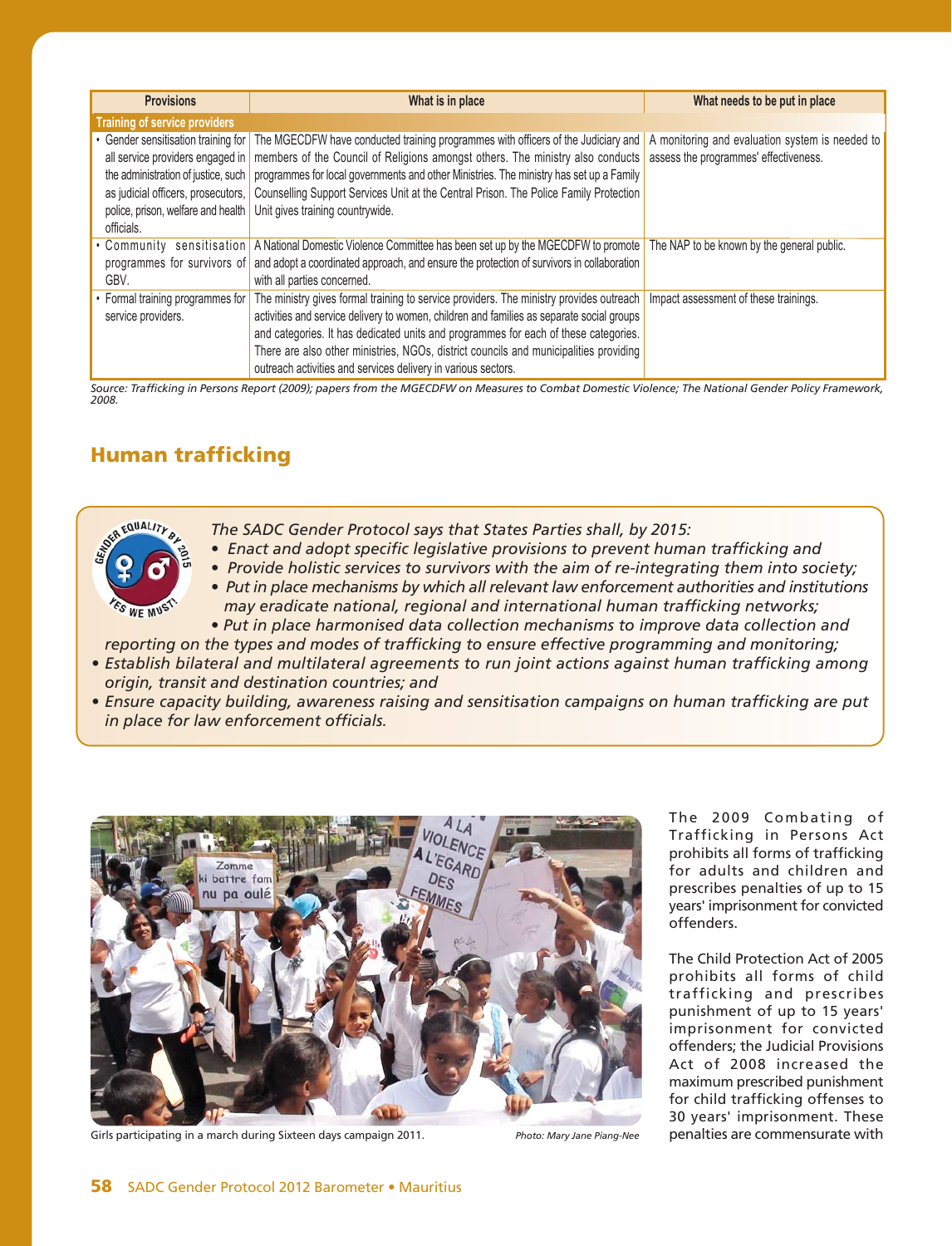those prescribed for other serious crimes. From arrest to sentencing of offenders, cases of child trafficking typically takes 18 to 24 months to resolve.

However, the government has not designated an official coordinating body to improve anti-trafficking communication and coordination among the relevant ministries, law enforcement entities, working groups, and NGOs. It needs to increase protective services available to victims of child commercial sexual exploitation, particularly providing shelter and educational opportunities.

The United States of America Department of State's Trafficking in Persons indicates that Mauritius remained in Tier 1, a status that commends the government of Mauritius for complying fully with the minimum standards for the elimination of human trafficking. However, on the 25th of May 2011, the Minister for Gender Equality released a document indicating that there were 1,518 cases of sexual exploitation of children from 2006 to March 2011. This means a 50% increase compared to the period 2000 to 2005. The government is currently working on the Consolidated Children's Bill, which will be introduced shortly in parliament.

The government makes notable efforts to prevent the sex trafficking of children and reduce the demand for commercial sex acts during the year. In 2008, the Ministry of Tourism, Leisure, and External Communications published and distributed to hotels and tour operators 3,000 pamphlets regarding the responsibility of the tourism sector to combat child sex trafficking. Law enforcement and child welfare officials conducted surveillance at bus stops, night clubs, gaming houses, and other places frequented by children to identify and interact with students who were at a high risk of sex trafficking.

The Ministry of Gender Equality operates a 24-hour hotline for reporting cases of sexual abuse. Mauritius has a formal protocol on the provision of assistance to all victims of sexual abuse. A child welfare officer accompanies children who are victims of commercial sexual exploitation to hospital and works with police to obtain a statement. Medical treatment and psychological support are available at public clinics and in NGOs in Mauritius.

The Police Family Protection Unit and the Minor's Brigade, in conjunction with the Child Development Unit, conducted a child abuse awareness campaign at schools and community centres. The campaign included a session on the dangers and consequences of engaging in prostitution; this campaign reached over 12,035 persons in 2008, including 145 parents, 300 primary school teachers, and 35 youth leaders. In addition, the police provided specific training on avoiding child prostitution to over 100 children in Flic en Flac, a tourist destination on the west coast of the island.

In October 2009, the government used the Children Protection Act to convict and sentence a woman to ten years' imprisonment for subjecting two Mauritian girls to prostitution in 2007. Also during the year, the Mauritius Police Force's Minors Brigade, which carries out all investigations involving trafficked children, completed the investigation into a 2007 case of a grandmother who allegedly forced her granddaughter into prostitution and referred it to the Director of Public Prosecution (DPP) for action. In 2009, the DPP referred for trial the January 2008 case of a man and woman charged with inducing their 12-year-old niece into prostitution.

Mauritius has sustained its efforts to identify, investigate, and prosecute incidences of trafficking. The Mauritius police force increased training programmes on trafficking for police officers and continued its awareness campaign in schools and villages. The government's efforts to coordinate interventions among all relevant ministries needs to be strengthened in order to provided

consistent provision of protective and investigative services to trafficking victims.

Overall this model of intervention can be replicated for similar policy implementation processes and reviews within the countries of the SADC.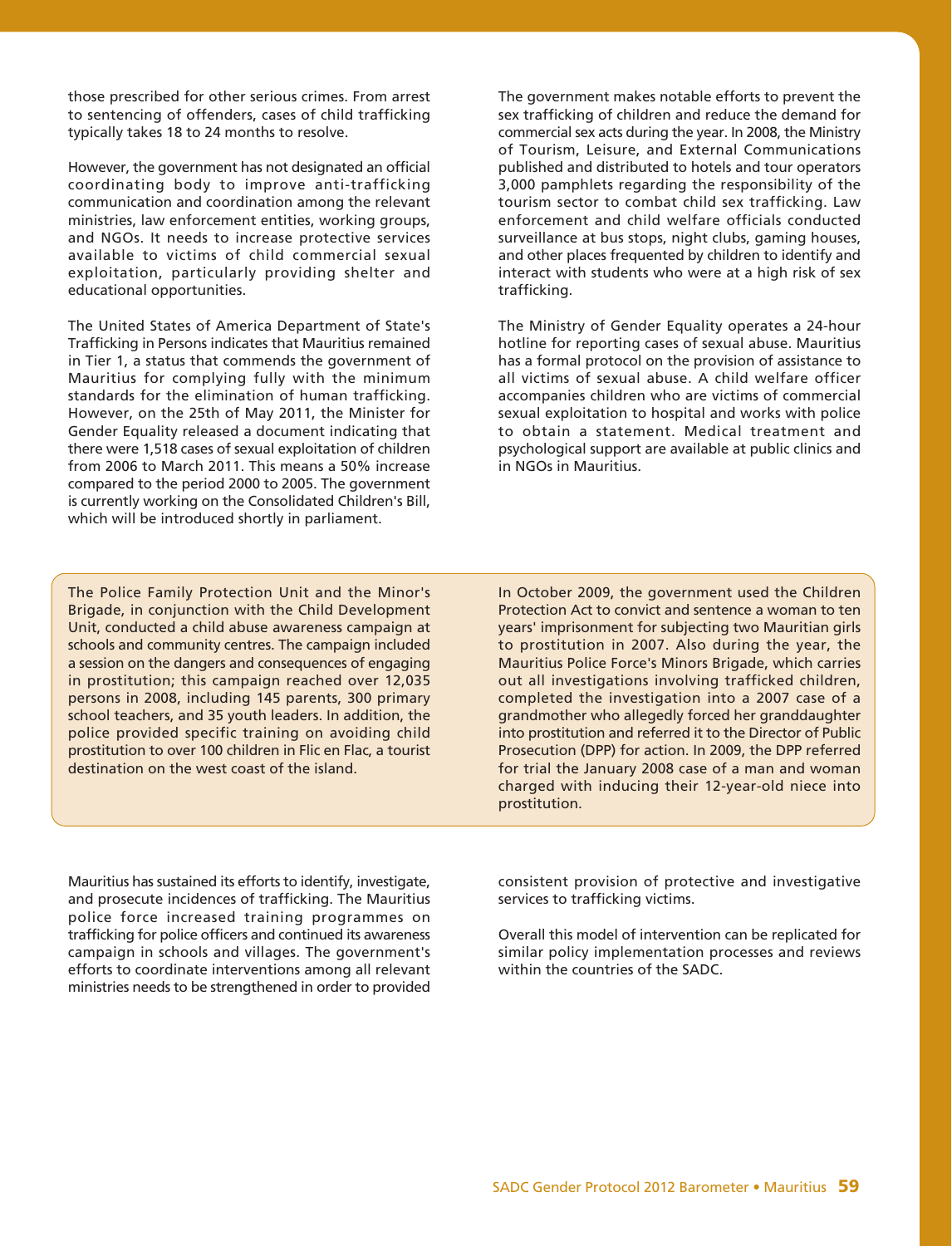# **Prevention**



*The Protocol provides for measures, including legislation to discourage traditional and cultural practices that exacerbate GBV and to mount public campaigns against these.*

The Constitution protects the rights of all citizens of Mauritius and there are no harmful traditional practices in the country.

# *Political will and political champions key to prevention*

An analysis of 266 available speeches obtained through Hansards, Library of the Legislative Assembly, websites of political parties and the media demonstrates that politicians do not refer to GBV in most of their speeches. This forms part of the GBV Indicators Project findings.



Figure 5.2 shows that only 9% that is 23 of all speeches analysed referred to GBV. Of these speeches however most of them made a mere passing reference to GBV without addressing the issue in depth or holistically. Seventy eight per cent of speeches merely mentioned



1 UN General Assembly. 2006b. Rights of the Child: Report of the Independent Expert for the United Nations Study on Violence against Children. New York: UN.

GBV while 22% of speeches had GBV as a main topic. Figure 5.3 shows that in 52% of the speeches, politicians said they were commited to ending GBV. A greater proportion of women than men referred to commitment. Fifty-three percent of women and 50% of men said they were commited to ending GBV. This shows that more women politicians in Mauritius are engaging in GBV discourse and refer to commitments than men. This finding is useful in lobbying for women's representation in politics with the hope that they will put women's issues on the political agenda.

The political parties' manifestos highlight projects specific to women but do not mention gender equality. Although media coverage of GBV is balanced, some media still write in a sensational manner with headlines that are degrading to women. It is important that leaders champion the campaign for ending genderbased violence as they wield power to influence behavior change particularly of boys and young men.1

# **Public awareness campaigns**

Each year the Sixteen Days of Activism campaign has provided a rallying point for the governments, NGOs, CBOs and other stakeholders in the region to mount events aimed at raising awareness, influencing behaviour change and securing high level political commitment to end GBV. The campaign takes place annually in the period between 25 November and 10 December.



## **Awareness of GBV campaigns**

The prevalence/attitude survey which is part of the GBV indicators project asked women and men about their knowledge and participation in GBV campaigns.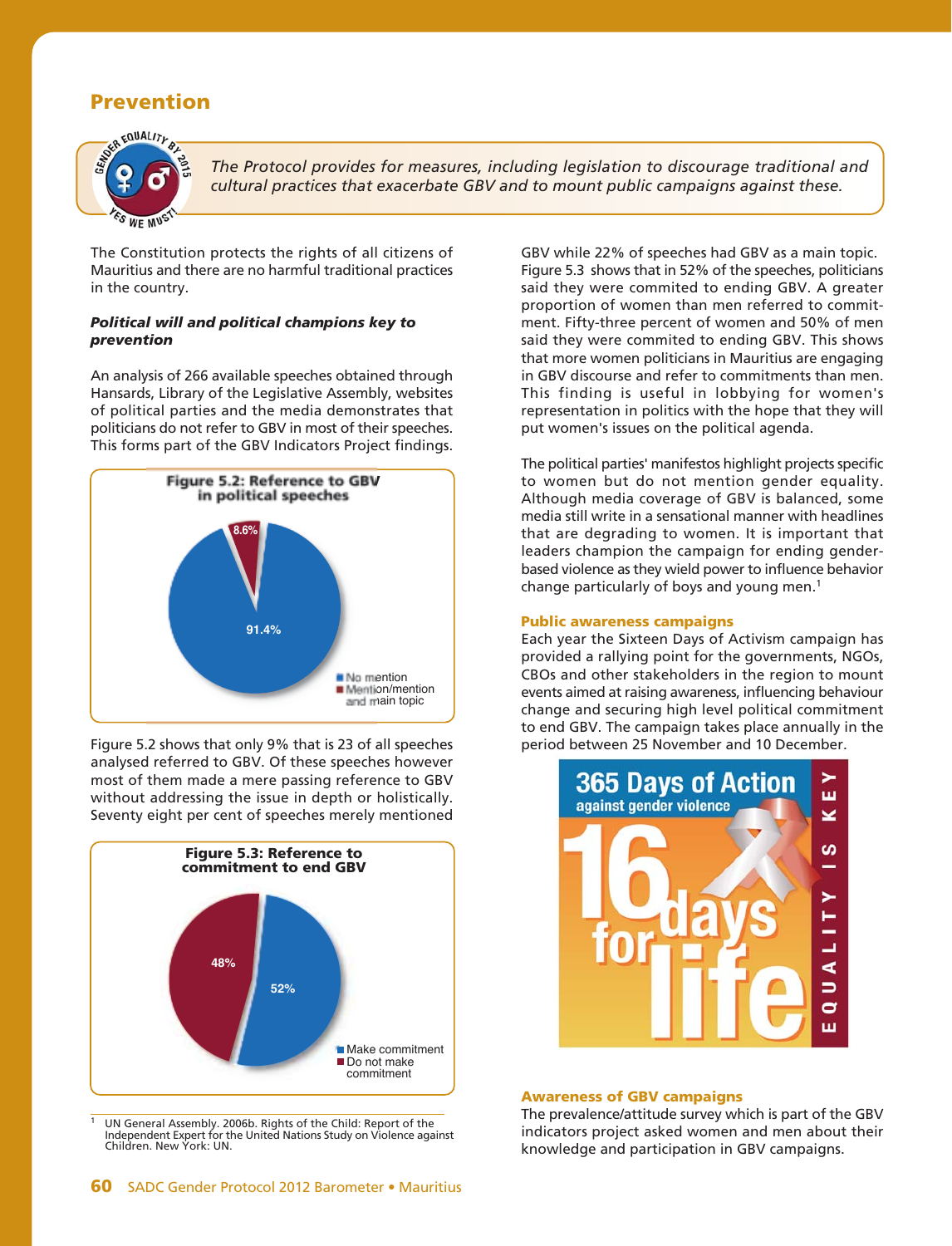

Figure 5.4 shows that there is little knowledge of GBV campaigns by men and women in Mauritius. Almost similar proportions of women and men were aware of the campaigns. Thirty-seven percent of women and 39% of men said they had heard about GBV campaigns or events.



Figure 5.5 shows that more men than women were aware of GBV campaigns or events. Twenty-one percent of men and 10% of women had heard about the 16 days campaign. Twenty-one percent of men and 5% of women had heard about the 365-Day campaign. A small proportion of the participants had participated in GBV campaign events. Fifteen percent of men and 5% of women had participated in a march or event to protest against GBV.

# **Integrated approaches**



# **Source of information of events or GBV awareness campaigns**

Participants who had heard about the campaigns were asked about their source of information.



Figure 5.6 shows that the majority of women and men access knowledge about GBV campaigns through radio. Almost half (48%) of women and 35% of men interviewed said they had heard about GBV campaigns through the radio. A greater proportion of men than women heard about the campaigns through newspaper. Twenty percent of men and nine percent of women had heard about the campaigns from the newspapers. Smaller proportions of women and men had heard about the campaigns in community meetings or from neighbours or friends.



*The SADC Protocol on Gender and Development calls on states to adopt integrated approaches, including institutional cross sector structures, with the aim of reducing current levels of gender based violence by 2015.*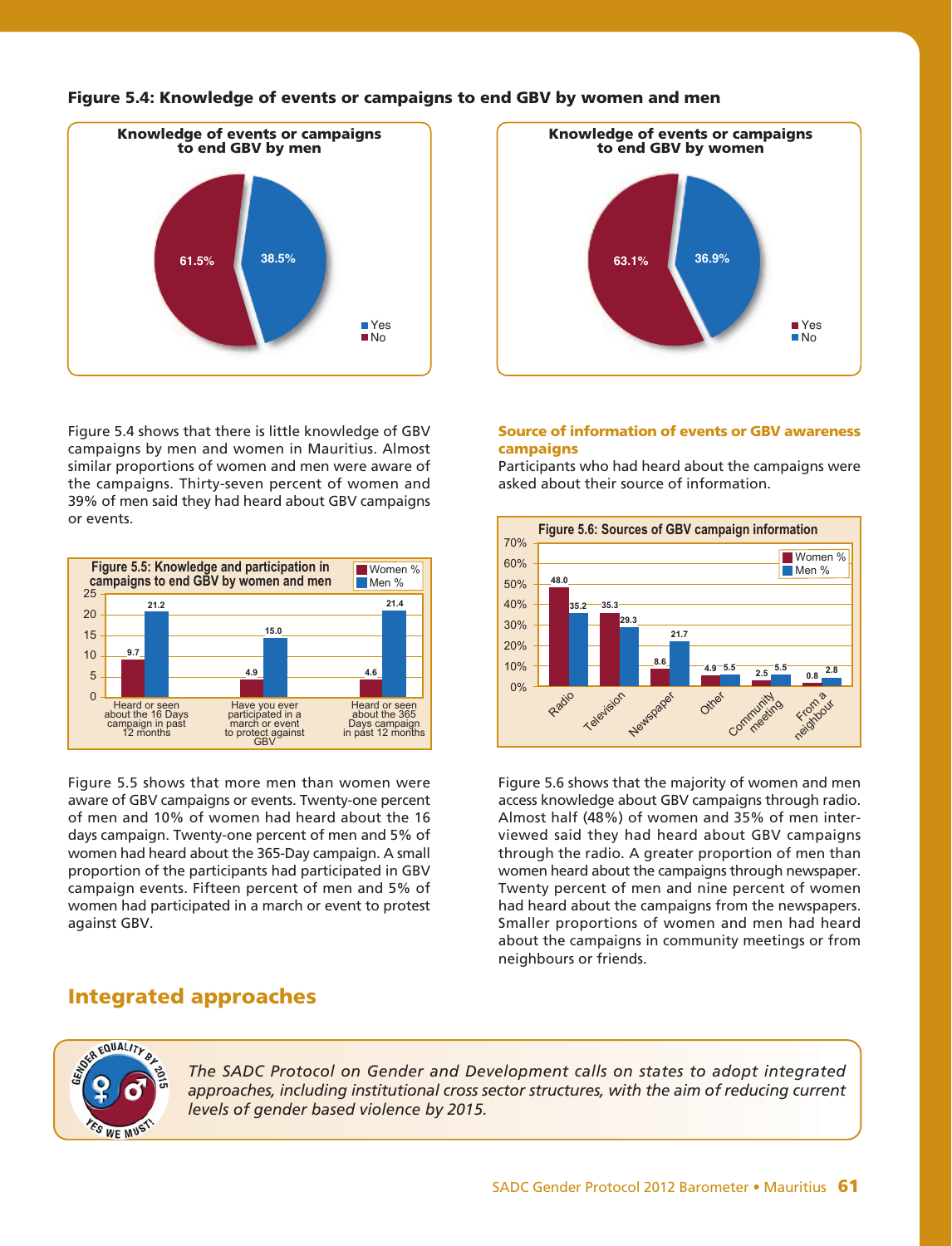Mauritius adopted an integrated approach to addressing gender based violence. After the successful implementation of the National Action Plan to Combat Domestic Violence for 2008-11, Mauritius has developed and costed a new action plan the National Action Plan to End Gender Based Violence (NAPEGBV) 2012-15 that takes into consideration GBV forms other than domestic violence. Mauritius is commended for costing the NAPEGBV because the process will give guidance to implementers and allow for identification of resource gaps. The fact that the NAPEGBV is well costed is an achievement that will aid in determining how best to allocate limited resources. Another achievement to be noted is the setting up of institutional mechanisms to ensure the effective implementation of the NAPEGBV in the form of the NPEGBV and the CAC.

# **National Action Plan to End Gender-Based Violence 2012-2015 (NAPEGBV)**

The Ministry of Gender Equality held a two-day stakeholders consultative workshop on the costed NAPEGBV. The workshop focused on the development of multi-agency responses by stakeholders with a view to:

- Enabling them to integrate and mainstream actions against gender based violence (GBV) in their respective existing programmes for sustainability.
- Ensuring that a coordinated multi-sectoral approach is adopted and implemented by them. Networking and partnership building in the fight against GBV will promote synergy, avoid duplication and contribute towards a shared vision of strategies adopted.
- Increasing accountability of stakeholders involved in the implementation of the Action Plan. Stakeholders should report on actions taken at their end as per the agreed-upon TOR. The challenges faced, opportunities seized, progress achieved, when shared, will contribute to re-engineer actions to be taken by members of the National Platform.

# *Objectives of the NAPEGBV*

The output of the consultative workshop was the NAPEGBV document. The NAPEGBV are aimed to:

- implement a multi-level approach to redress GBV by reviewing, adopting and enforcing protective laws and policies; improving health, legal/justice, security, education and social welfare systems to monitor and respond to GBV survivors and perpetrators, and ensuring prompt and compassionate services to survivors.
- implement a coordinated multi-sectoral approach in tackling GBV issues in the country.
- mobilize communities and specific target groups (men and boys) to change social norms likely to perpetuate GBV.



Municipal council of Beau-Bassin Rose-Hill Sixteen Days Campaign. *Photo: Gender Links*

## *Levels of Action*<sup>2</sup>

The interventions planned in the NAPEGBV are at three levels namely:

*Structural level (primary protection):* preventive measures to ensure rights are recognized and protected (through laws and policies).

*Systemic level (secondary protection):* systems and strategies to monitor when those rights are breached (legal or justice systems, health care systems, social welfare systems and community mechanisms).

*Operative level (tertiary protection):* direct services to meet the needs of those who have been abused.

## **National Platform to End GBV (NPEGBV)**

The Minister of Gender Equality, Child Development and Family Welfare launched the NPEGBV on 19th October 2011. The NPEGBV comprises both government and civil society actors. The multi-sectoral NPEGBV will allow for an increased accountability at all levels and ensure an efficient, effective and coordinated effort leading to the elimination of GBV in Mauritius. The following table shows the government and civil society actors on the NPEGGBV:

## *Objectives*

The NPEGBV's objectives include:

- bringing together and consolidate the efforts of all stakeholders involved in reducing GBV in a holistic, systematic, complementary manner through multisectoral, and multi-dimensional approach
- providing appropriate care and services to empower survivors and rehabilitate perpetrators

In her launch speech of the NAPEGBV, the Minister said:

"A reporting mechanism on the actions of stakeholders will be established so as to enable the promotion and sharing of best practices, as well as the reengineering, whenever necessary, of actions taken by members of this Platform."

<sup>&</sup>lt;sup>2</sup> NAPEGBV, 2011, pg 9.